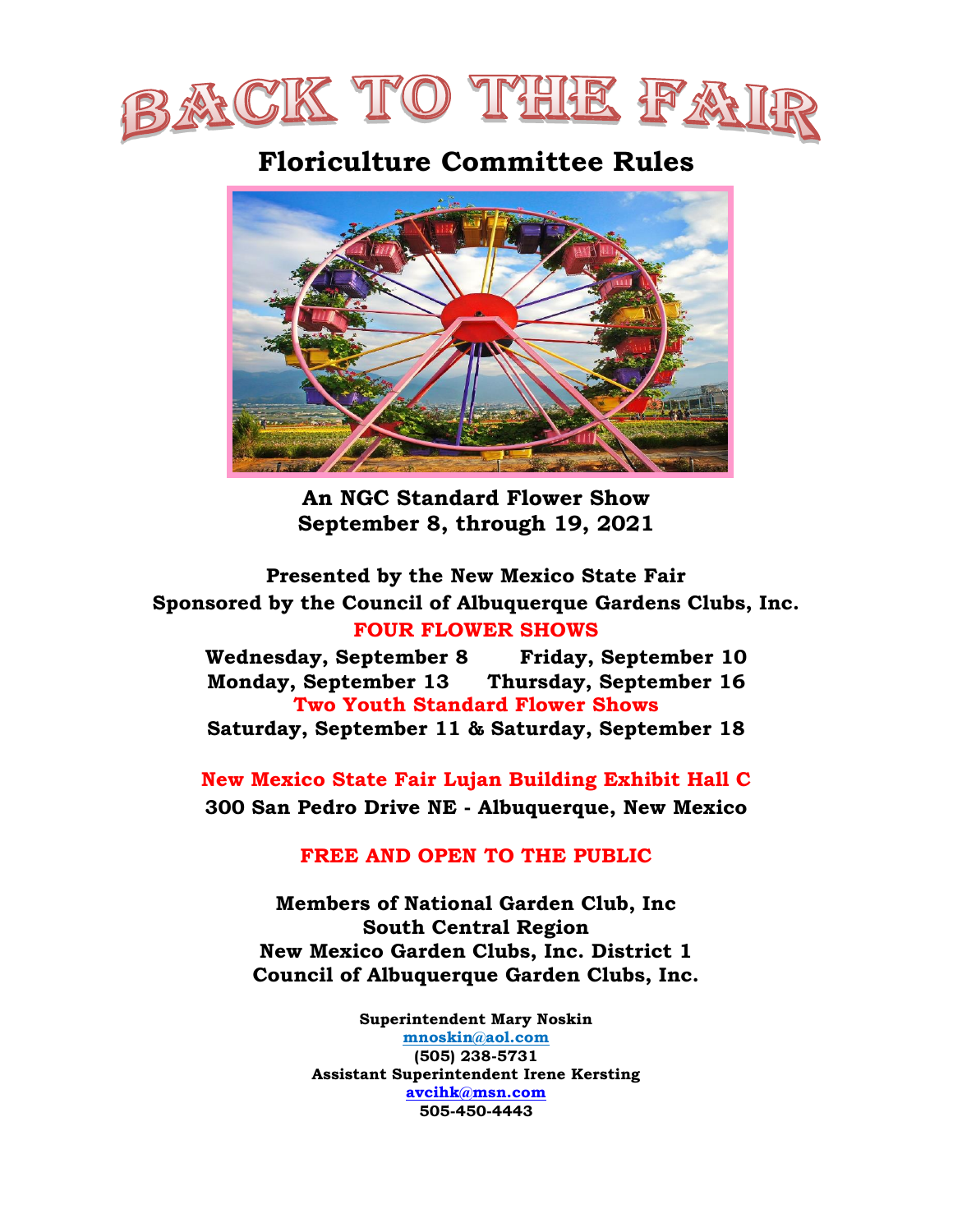## **FLOWER SHOW COMMITTEE**

**Front Page Design Consultant Kristen Thompson Staging Kathleen Flanders, Jill Hartman Division I Horticulture Ellen Reed, Classification Chair General Classification Michele Ann Tart Horticulture Placement Thoula Mallory Division II Design Debra Sorrell, Chair Design Classification & Placement Mary Gilliam, Mary Ann Moreno Design Consultants Sonia James, Kathleen Flanders,** 

**Classification, Placement Michele Ann Tart, Linda Vanya Division IV Botanical Arts Leude Olsen Dahlia Classification & Placement Jim Lohkamp, Rose Classification & Placement Karen Snyder, Kurt Snyder Entries Chairs Cecilia Garcia, Lynn Menefee Clerks & Runners Chair Pam Walker, Dodie Bernal Spur**

**Tally Chair Margo Murdock Prep Room Chair Suzy Andrego Master Gardener Coordinator Mary Voldahl Hospitality Chairs Teresa Edens, Gayle Smart Publicity Chairs Frances Robertson Facilitators Jim Thomas, Joe Vandeberg**

**Superintendent Mary Noskin, 505-238-5731 Asst. Superintendent Irene Kersting 505-450-4443 Council President Mary Noskin 505-238-5731 Flower Show Schedule Kathleen Flanders, Shirley Tetreault Michele Ann Tart, Mary Noskin Royalene McDonald Division III Youth Lynnette Walker, Chair Judges Chair Shirley Tetreault (505-259-2263) Awards Carolyn McCloskey, Linda Vanya, Michele Ann Tart Volunteer Coordinator Chair Catie Glover 505-401-0718 Kate Li Take Down/Set Up Chairs Jill Hartman, Eustacia Holstein**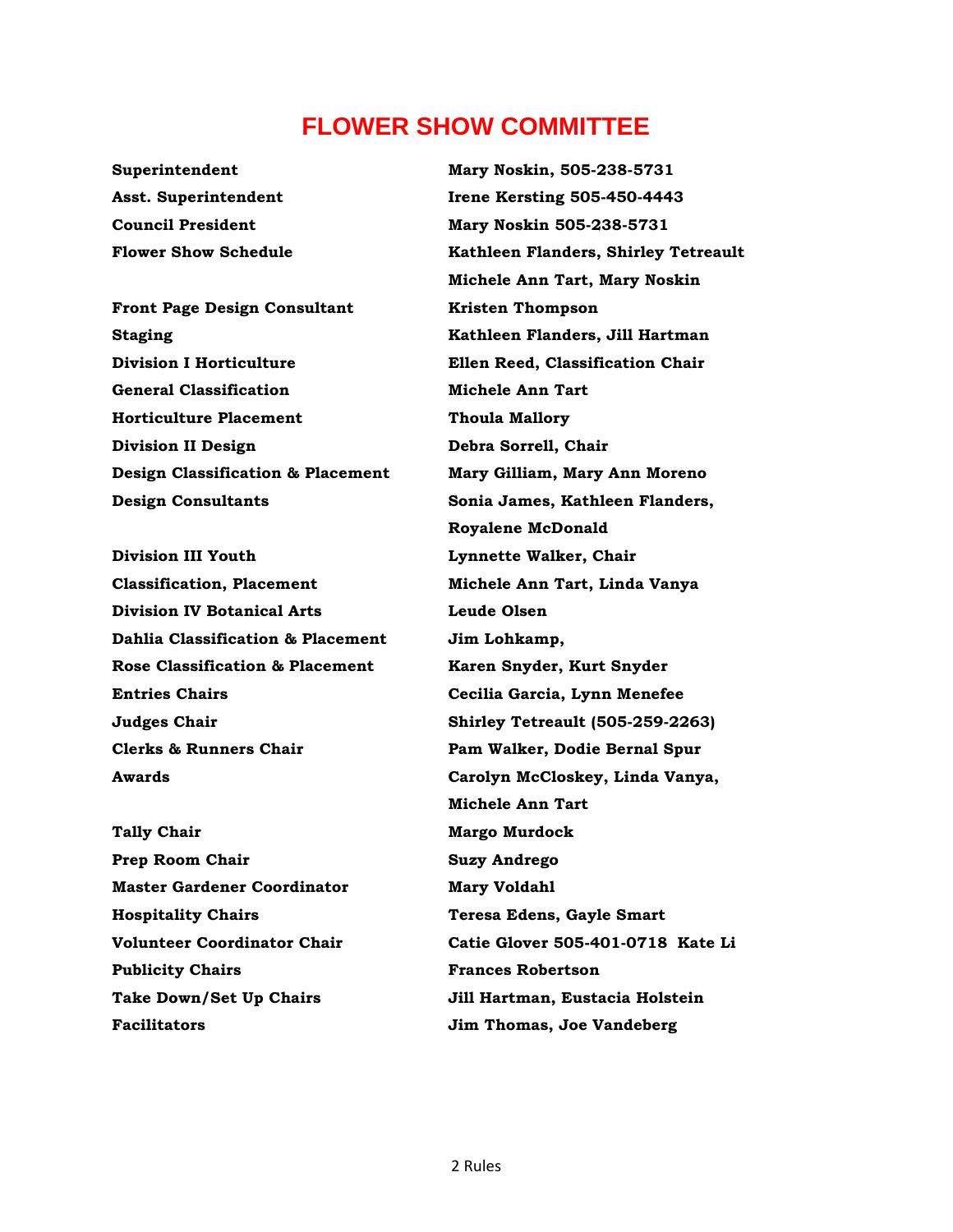#### **Council of Albuquerque**

#### **Garden Clubs, Inc. Members**

Albuquerque African Violet Club Albuquerque Area Master Gardeners Albuquerque Aril and Iris Society Albuquerque Daylily Society Albuquerque Rose Society High Desert Design Club Ikebana International New Mexico Cactus and Succulent Society New Mexico Dahlia Society New Mexico Mycological Society New Mexico Orchid Guild Petal Pushers Uptown Garden Club Valley Gardeners Xeric Garden Club of Albuquerque

#### **Associate Members**

Rio Grande Botanic Garden The Albuquerque Chapter of the New Mexico Native Plant Society

#### **Affiliate Members**

New Mexico Garden Clubs, Inc. New Mexico Judges Council District I Garden Clubs District I Judges Council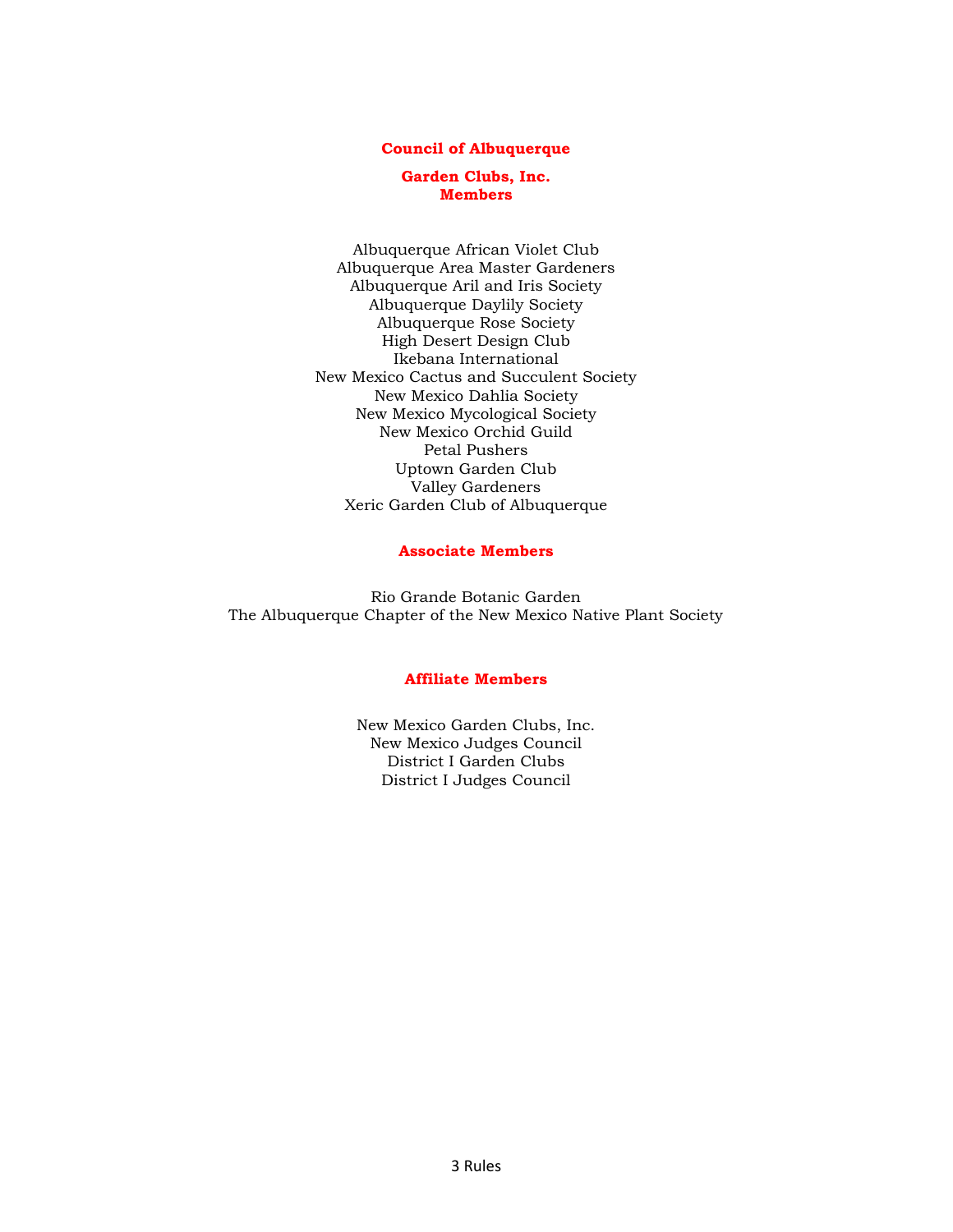### **General Rules**

- 1. The State Fair Flower Shows consist of four (4) Standard Flower Shows (Divisions I, II, III and  $IV$ ).
- 2. Any New Mexico resident who is an amateur grower or designer, adult, or youth, may enter the Standard Flower Shows. An amateur is one who cultivates or designs plant material for enjoyment rather than for financial gain.
- 3. Entry tags may be obtained in advance at the Albuquerque Garden Center, 10120 Lomas NE, (505) 296-6020, and at the Lujan Building Exhibit Hall C during the Fair.
- 4. Entries in Divisions I, II and IV will be accepted from 6:30 a.m. to 9:30 a.m. on the morning of a new show. It is recommended that the exhibitor arrive before 8:00 A.M. to allow time for filling out entry tags and placing entries in containers. All Horticulture, Designs and Botanical Arts entries must be checked into Classification by 9:45 a.m. Youth entries information is contained in the General Rules section of the schedule for Youth Division III. Late entries will be accepted for display only and will not be judged.
- 5. Exhibitors for the Standard Flower Shows enter **through Gate 6,** proceed to the Lujan Building Exhibit Hall C and park behind the building. Facilitators will be available to help you unload. You must move your car by 9:30 am.
- 6. All Horticulture entries, except container-grown plants, become the property of the Show Committee. Exhibits entered and judged may not be removed by exhibitor until the morning of the next show. Container-grown plants and Designs must be picked up between 7:00 a.m. and 9:30 a.m. the morning of the next show. Evening pick-ups can be arranged with the permission of the Show Chair 505-238-5731.
- 7. This Flower Show conforms to the standards established by National Garden Clubs, Inc. (NGC). *The Handbook for Flower Shows, 2017 Edition,* with revisions printed in *the National Gardener Magazine (TNG)*, is the authority for all issues not covered by the Schedule, which is the Law of the Show.
- 8. Judging for each Flower Show will start promptly at 10:00 a.m.
- 9. On the first day of each show, doors will be opened to the public about 1:00 p.m. (when judging is finished). Shows will be opened to the public at 10:00 a.m. on nonjudging days and close at 9:00 p.m. The evening before a new show the closing time will be 7:00 p.m. On September 19, 2021, the last day of the State Fair, Awards Presentations will be at 5:00 p.m. Flower Show will remain open during Presentations.
- 10.Awards, ribbons, and containers can be picked up at the Albuquerque Garden Center, 10120 Lomas Blvd, after 10:00 a.m., Monday, September 20, 2021. Please be aware that awards and/or ribbons will not be mailed to exhibitors.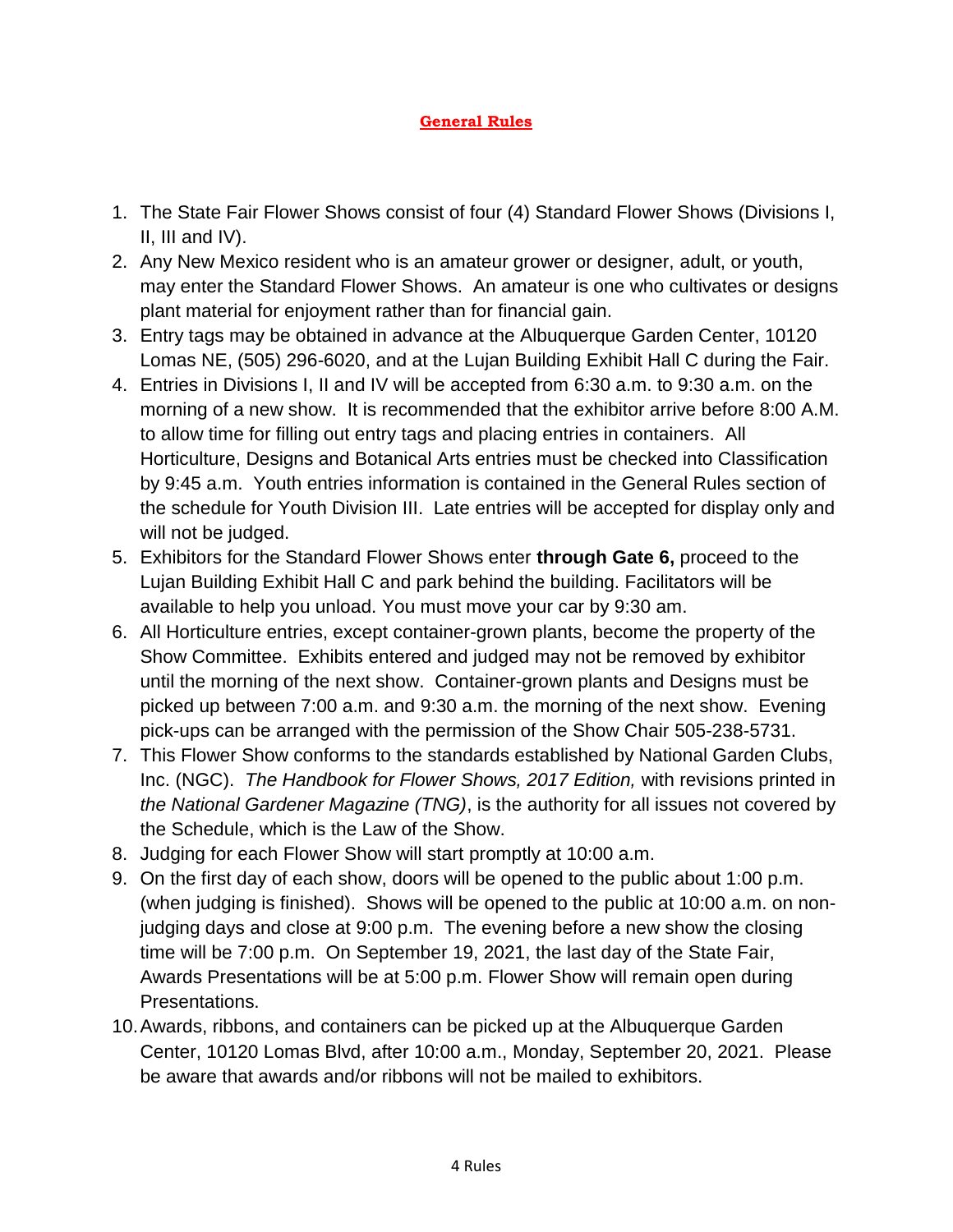- 11.The State Fair and Sponsors will strive to assure the safety of all items after arrival and placement but is not responsible for any loss or damage to exhibits.
- 12.The Classification Chairs for each Division check exhibits for conformity to the schedule prior to judging. Final determination for conformance is the judges' responsibility.
- 13.The General Chair, Judges Chair and the Classification Chair for each Division are available during judging for possible consultation. They, along with the judges and clerks, are the only personnel allowed on the floor during judging.
- 14.Decision of the judges is final. Awards may be withheld if not merited.
- 15.There is an emphasis on FRESH plant material. No artificial plant material is permitted in any exhibit in any Division. A small amount may be used for staging by Show Committee. Wilted horticulture specimens and/or designs will be removed from the show.
- 16.Each exhibitor is limited to one entry per Class, except in the Horticulture Division (Division I) and the Botanical Arts Horticulture Section (Division IV, Section A).
- 17.Container-grown plants and designs should be inconspicuously labeled with the exhibitor's name.
- 18.Noncompetitive exhibits will be placed for display only.
- 19.To be accepted, plant material on the protected list of the Wildflower Law of New Mexico must have the common name and the botanical name listed and must have been legally obtained from the exhibitor's private property for horticultural exhibits and from other private property with permission where appropriate if used in design exhibits. For a list of New Mexico's endangered plant species, use the following link: <http://www.emnrd.state.nm.us/SFD/ForestMgt/Endangered.html>
- 20.Exhibitor recognizes that marketing of the New Mexico State Fair and its grounds requires use of photography and video. Exhibitor expressly grants to the New Mexico State Fair the irrevocable, assignable right and license to take, use, and publish exhibitor images and property without the need for any other approval. Exhibitor releases the New Mexico State Fair, its agents, or assignees, from all claims related to the licenses that have been granted in this release.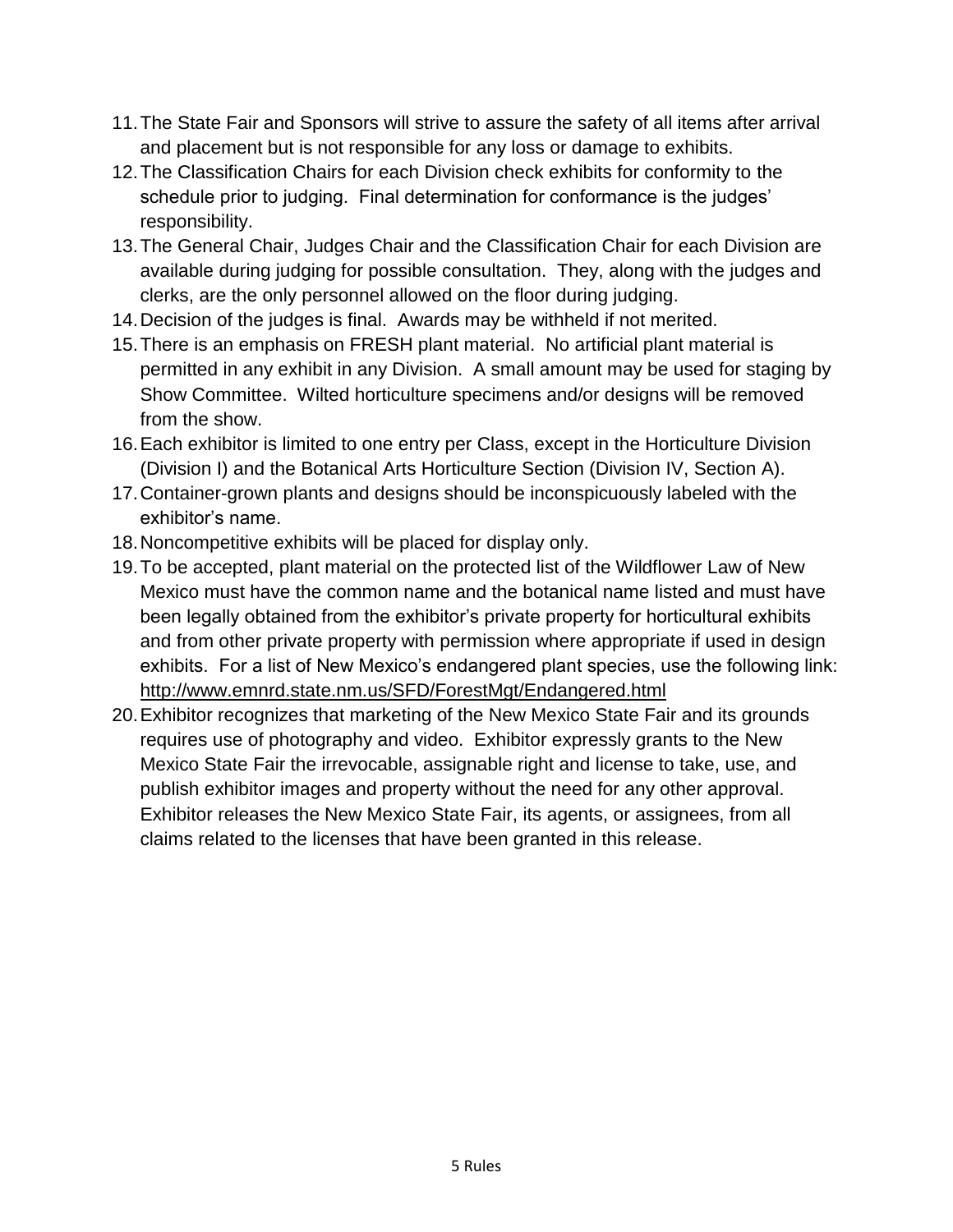# **AWARDS**

- 1. The National Garden Clubs (NGC) Standard System of Awards will be used for all competitive judging. The Horticulture Scales of Points can be found on page 129 of the *NGC Handbook for Flower Shows,* 2017 Edition. The Design Scale of Points can be found on page 130 of the *NGC Handbook for Flower Shows,* 2017 Edition. The Artistic Crafts Scale of Points used for Botanical Arts Exhibits can be found on page 131 of the *NGC Handbook for Flower Shows,* 2017 Edition.
- 2. The NGC Standard System of Awarding is used in all Divisions.

a. Only one first place (blue) ribbon per Class or subclass; must score 90 or above. b. Only one second place (red) ribbon per Class or subclass; must score 85 or above.

c. Only one third place (yellow) ribbon per Class or subclass; must score 80 or above.

d. One or more Honorable Mention (white) ribbons as merited; must score 75 or above.

- 3. No NGC Section Award may be given to an exhibit unless that exhibit scores a 95 or above and is a blue-ribbon winner.
- 4. An Accredited judge must sign and date all blue ribbons, 90+ and Top Exhibitor Award ribbons. All other entry cards may be marked with a check, hole-punch, or other mark to note the exhibit was judged.
- 5. NOTE: The following apply to Divisions I, II, and IV. Information about Youth Show Awards are contained in the Awards Section of the schedule for Division III, Youth.
- 6. **Top Horticulture Division Awards** may only be given if the following requirements are met: (1) twenty (20) or more horticulture exhibits are entered in a minimum of five (5) classes listed in the schedule; (2) the horticulture exhibit is correctly named with the genus, species, and/or variety/cultivar when possible; (3) the exhibit is a blue-ribbon winner scoring 95 or above.
- 7. One (1) **Award of Horticultural Excellence** may be given to the highest scoring exhibit in the entire Horticulture Division. This is a rosette of green, orange, and blue ribbons.
- 8. One (1) **Arboreal Award** may be given to the highest scoring exhibit (as described in rule 6) in Division 1, Horticulture, Section F. This is an award given for cut or container-grown trees and/or shrubs. Cut portions of vines are not eligible. Cut specimens must be not more than 30" in length, include apical tip, central leader, and several nodes. This is a rosette of green ribbons.
- 9. One (1) **Award of Merit** may be given to the highest scoring exhibit (as described in rule 6) in Division 1, Horticulture, Sections A, B, C, D, E, F, H, I, L, and M, for a total of ten (10) awards. This is a rosette of orange ribbons.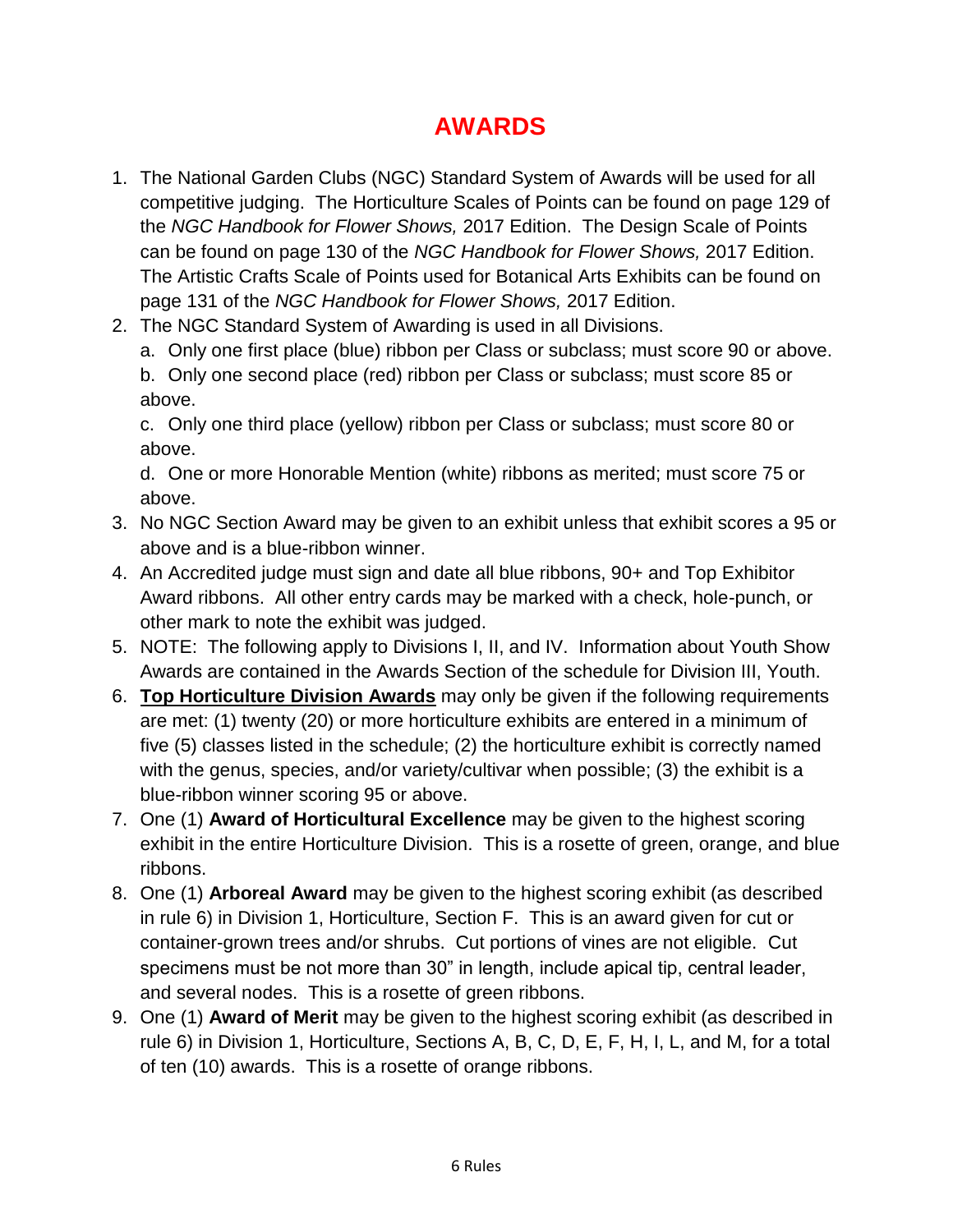- 10.One (1) **Collector's Showcase Award** may be given to the highest scoring exhibit (as described in rule 6) in Division I, Horticulture, Sections K and P, for a total of two (2) awards. Each Section must consist of three (3) or more classes of all collections or all displays to qualify for this award. Each specimen within the exhibit must score 95 points or more; score for the specimens in the exhibit are not averaged. This is a rosette of brown and green ribbons.
- 11.One (1) **Elfin Award** may be given to the highest scoring exhibit (as described in rule 6) in Division I, Horticulture, Section O. This is a small rosette of chartreuse and purple ribbons.
- 12.One (1) **Grower's Choice Award** may be given to the highest scoring exhibit (as described in rule 6) in Division I, Horticulture, Sections J and N, for a total of two (2) awards. This is a rosette of dark green ribbons.
- 13.**Top Division II Design Awards** may be given only if the following criteria are met: (1) there must be a minimum of Four (4)) exhibits per class or subclass in Sections A, B, and D for a top award to be offered for that Section; (2) the exhibit, Traditional or Creative, must be a blue-ribbon winner scoring 95 or above; (3) the exhibit, must be the work of (1) individual.
- 14.One (1) **Award of Design Elegance** may be given to the highest scoring exhibit (as described in rule 13) in the entire Division II, Design. This is a rosette of gold ribbons.
- 15.One (1) **Tricolor Award** may be given to the highest scoring exhibit (as described in rule 13) in Division II, Design, Section A. All plant material must be fresh and nontreated. This is a rosette of red, blue, and yellow ribbons.
- 16.One (1) **Creative Design Award** may be given to the highest scoring exhibit (as described in rule 13) in Division II, Design, Section B. Plant material used in the exhibit may be dried, treated dried, and/or fresh.
- 17.One (1) **Designer's Choice Award** may be given to the highest scoring exhibit (as described in rule 13) in Division II, Design, Section C. Plant material used in the exhibit may be dried, fresh or a combination. This is a rosette of purple ribbons.
- 18.One (1) **Petite Award** may be given to the highest scoring exhibit (as described in rule 13) in Division II, Design, Section D. This is a small rosette of blue and white ribbons.
- 19.One (1) **State Fair Botanical Arts Horticulture Award** may be given to the highest scoring exhibit in Division IV, Botanical Arts, Section A. The exhibit must be a blueribbon winner that has scored 95 or above and be the work of one (1) individual. This is a rosette of light brown ribbons.
- 20.One (1) **State Fair Botanical Arts Design Award** may be given to the highest scoring exhibit (as described in rule 19) in Division IV, Section B. This is a rosette of yellow and orange ribbons.